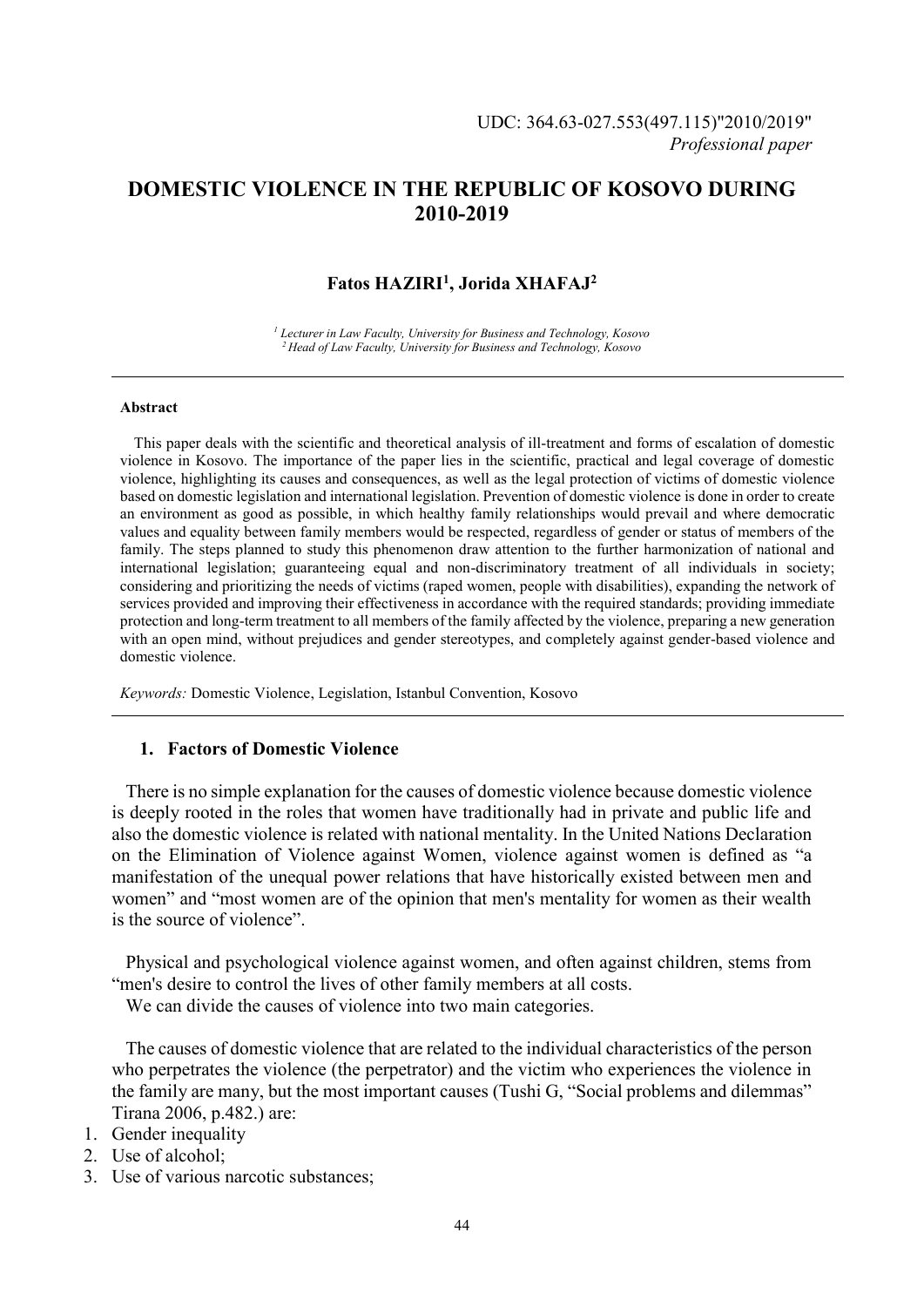- 4. Jealousy and other psychotic tendencies;
- 5. Severe economic and social situation;
- 6. Unemployment, poverty;
- 7. Sexual impotence;
- 8. Various inferiority complexes;
- 9. Professional incapacity;

*Unwanted pregnancy*. (Bregu, M*.* "Violence. Meaning and its types; causes of domestic violence. Consequences on wife, children community" published in "Legal and social treatment for protection from domestic violence" Pegi, 2005, pp. 116-119)

In order to treat this dangerous and still dominant phenomenon in Kosovo society, we have thought to analyze and find the link between social factors and statistical data regarding the reported cases. We underline the fact that the data and reasons for combating this phenomenon in society are becoming urgent, if we refer to the pre-reported cases. The latter is the lively confrontation of the negative effects of domestic violence and social pressure to accept as a normal phenomenon that generally accompanies family conflicts, as a form of expression of female wisdom, the general spirit of victims' families not to interfering in family life or lack of support and consequently the fear of victims of deteriorating their condition.

In the table below we have analyzed the domestic violence in Kosovo from 2010.

| Domestic     |                  |                  |                  |                  |                |      |      |      |      |      |
|--------------|------------------|------------------|------------------|------------------|----------------|------|------|------|------|------|
| violence by  |                  |                  |                  |                  |                |      |      |      |      |      |
| police       |                  |                  |                  |                  |                |      |      |      |      |      |
| regions      | 2010             | 2011             | 2012             | 2013             | 2014           | 2015 | 2016 | 2017 | 2018 | 2019 |
| Prishtinë    | 231              | 268              | 301              | 251              | 268            | 228  | 320  | 298  | 434  | 595  |
| Gjilan       | 99               | 109              | 91               | 122              | 166            | 126  | 142  | 169  | 211  | 209  |
| Ferizaj      | 92               | 108              | 122              | 139              | 128            | 155  | 142  | 136  | 178  | 204  |
| Gjakovë      | $\boldsymbol{0}$ | $\overline{0}$   | $\boldsymbol{0}$ | $\boldsymbol{0}$ | $\overline{0}$ | 82   | 101  | 103  | 133  | 210  |
| Pejë         | 204              | 207              | 191              | 211              | 232            | 92   | 191  | 211  | 188  | 249  |
| Prizren      | 194              | 172              | 139              | 194              | 210            | 179  | 186  | 242  | 251  | 286  |
| Mitrovica    |                  |                  |                  |                  |                |      |      |      |      |      |
| North        | 124              | 182              | 182              | 170              | 46             | 59   | 61   | 37   | 51   | 55   |
| Mitrovica    |                  |                  |                  |                  |                |      |      |      |      |      |
| South        | $\mathbf{0}$     | $\boldsymbol{0}$ | $\boldsymbol{0}$ | $\boldsymbol{0}$ | 129            | 117  | 82   | 73   | 87   | 107  |
| <b>TOTAL</b> | 944              | 1046             | 1026             | 1087             | 1179           | 1038 | 1225 | 1269 | 1533 | 1915 |

**Table1.** Kosovo Police statistics based on KPIS data

If we refer to the statistics of the last decade in the country, there is an increasing trend of reported cases of domestic violence. Regarding this problem, above mentioned factors are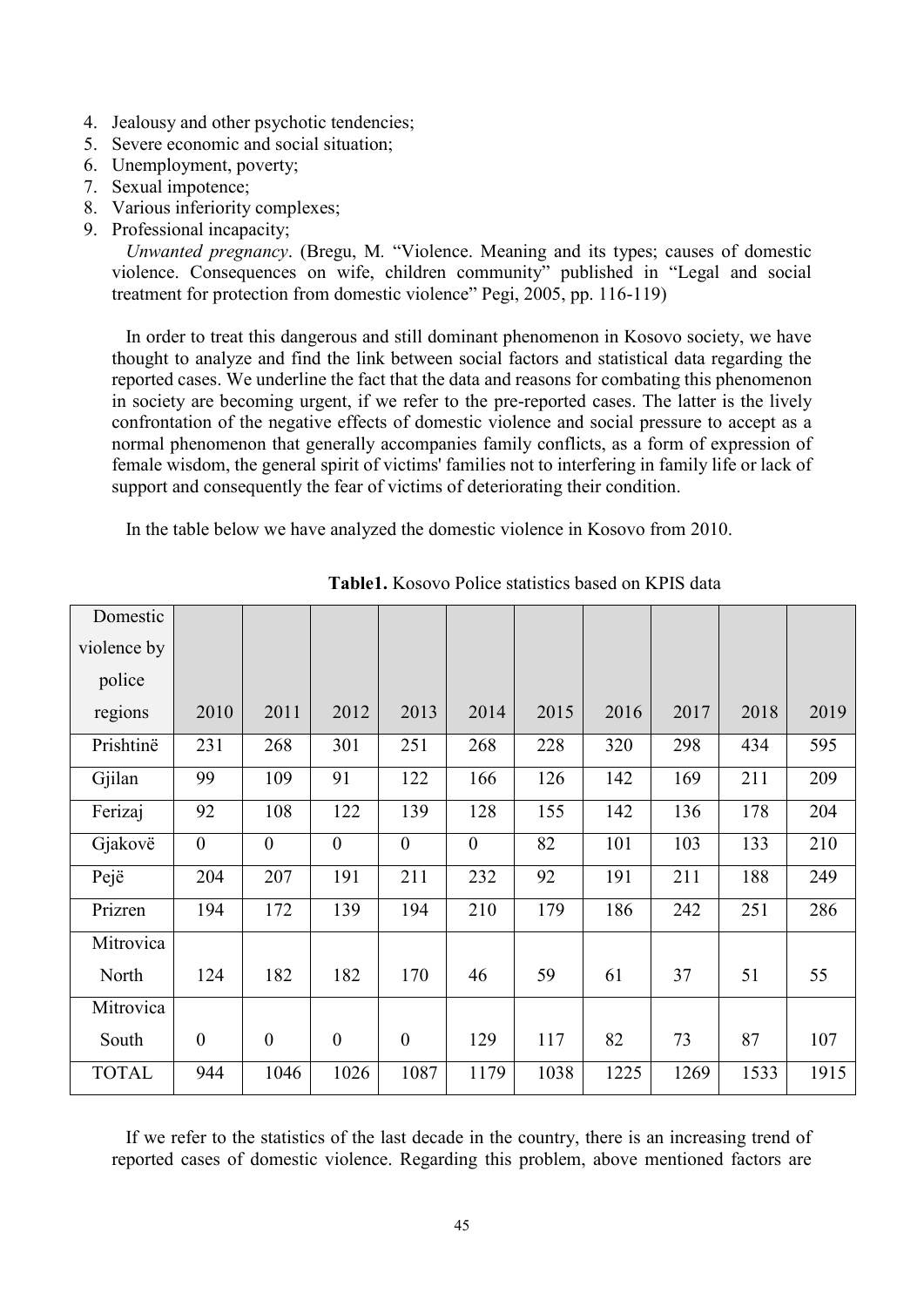considered problematic and they affect the oppression of victims to report the violence and at the same time the institutional reaction to it.

From a comparative analysis in level of municipalities and the population density of each municipality it is noticed that the municipalities with the highest level of domestic violence are Prishtina, Prizren, Peja, Gjakova, Gjilan and Ferizaj. These are in fact the cities with the largest population in which about half of the population lives in the country and where about 50.4% of the population consists of male gender. We referred to the gender criterion in population division because the phenomenon we want to study is the link between domestic violence and gender stereotypes.

Based on the provisions of the Council of Europe Convention on Preventing and Combating Violence against Women and Domestic Violence, known as the Istanbul Convention, we consider that one of the innovative features of this international act in the fight against domestic violence is respectively the definition of gender. For the first time in this treaty, gender does not relate to the biological characteristics of each gender, because each gender also represents a social category, which determines the roles and behaviors of women and men. Research results show that certain roles and behaviors may contribute to encouraging violence against women (Safe from fear safe from violence, Istanbul Convention, Council of Europe https://rm.coe.int/168064d3f6).

The definition of gender stereotypes, on the basis of which domestic violence focuses on female victims and male perpetrators, has led to the definition of this criminal offense in the form of gender discrimination and the consequence of violation of fundamental human rights.

The Istanbul Convention is still in the process of ratification in Kosovo, in connection with which its inclusion in the Constitution of the country has been requested, already finding the approval of the Constitutional Court (Decision of the Constitutional Court, no. ref.:AGJ 1320/19, Confirmation of the proposed amendment to the Constitutional Court, submitted by the President of the Assembly of the Republic of Kosovo,

Regarding gender segregation in Kosovo, it has always been singled out with the highest participation of the male population, specifically the reports have moved in different periods of history, without compromising this predominance. The exception is the post-war period, where the female population reached 51.2% and the male 48.8% as a result of migration and loss of lives. Currently, the population of males and females is in the ratio of small difference, respectively 50.6% are male and 49.4% are female. (Referring to the agency's data Kosovo Statistics on the final count of the population, 2011)

Specifically, in the municipalities or areas in which the highest number of cases of domestic violence is observed, the dominance of the male population is confirmed in over 50% of it.

In the paper, we analyzed the official data of the Kosovo Police, from the cases reported during the previous year, 78% of the cases are female victims. Meanwhile, if we refer to the total number of cases of violence since 2010, out of 12460 cases in total, 10029 cases or 80.4 have female victims.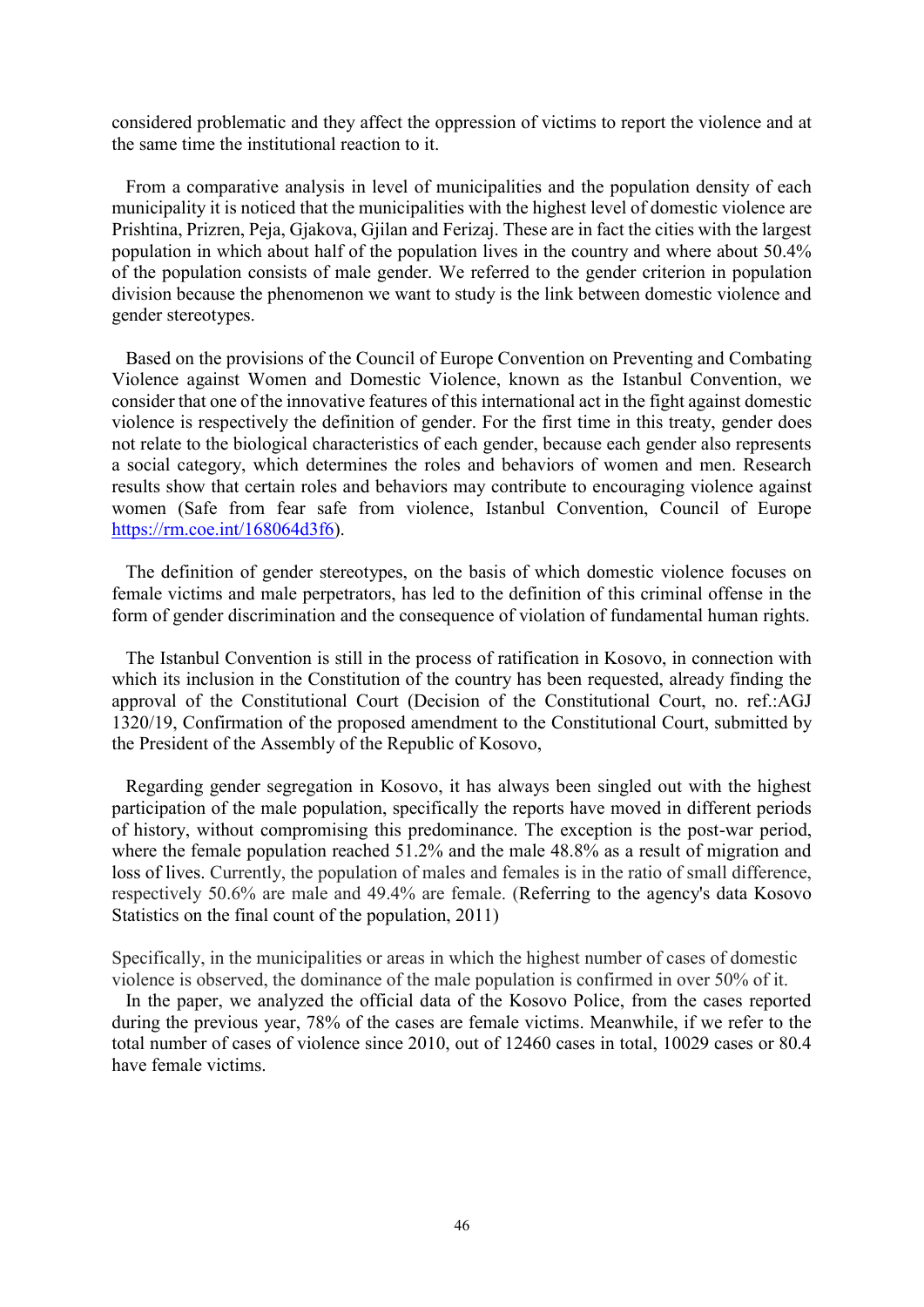| Victims<br>by       |      |      |      |                  |          |      |      |      |      |      |
|---------------------|------|------|------|------------------|----------|------|------|------|------|------|
| gender<br>the<br>at | 2010 | 2011 | 2012 | 2013             | 2014     | 2015 | 2016 | 2017 | 2018 | 2019 |
| national level      |      |      |      |                  |          |      |      |      |      |      |
| Children victims    | 12   | 9    | 7    | $\boldsymbol{0}$ | $\theta$ | 25   | 18   | 22   | 38   | 26   |
| Female victims      | 764  | 804  | 833  | 869              | 930      | 874  | 1139 | 995  | 1228 | 1593 |
| Male victims        | 190  | 242  | 206  | 220              | 281      | 190  | 107  | 276  | 334  | 385  |
| Total victims       | 954  | 1046 | 1039 | 1089             | 1211     | 1064 | 1246 | 1271 | 1562 | 1978 |

**Table 2** - Kosovo Police statistics based on KPIS data

This means compatibility between the goals of the convention and the reality in Kosovo, which should be considered more broadly for countermeasures and more actively by the responsible structures in the serious reaction to the provided legal sanctions. Furthermore, the statistics are very worrying, as long as there is a proportional increase in the number of cases of domestic violence, where, as it was underlined, the greatest weight is occupied by female victims. Then there are male victims at 19.5% and children at 1.2% of all data processed for this period.

In our opinion, recognizing the social structure and weight of traditional dogmas in the country, the number of male victims who report domestic violence is high. These are mainly cases of persons who are mostly abused by family members, but not between spouses, as is the case with violence against women. The Law on Protection from Domestic Violence has provided for a wider family relationship between persons, so cases of domestic violence also occur male to male, and in this case the male victim is also the victim, the father with the son, brothers among themselves, uncle, grandson, etc.

For a more complete picture of the situation in the country, we have selected two criteria related to victims, namely age and ethnicity.

The aim was to expand the spectrum of features of victims of domestic violence in Kosovo, and also to see if there are factors that influence to reverse the flow of statistics if we refer to ethnicity and consequently cultural features.

Thus, the most affected ages of domestic violence are the ages that are considered secondary in Kosovo, not excluding the advanced ages or even the young age. According to the statistics of the Kosovo Police, the age of 30-40 is the most affected age of domestic violence, which is also an indication that domestic violence occurs between spouses or cohabiting persons.

|         | Victims by age across the |      |      |      |      |      |
|---------|---------------------------|------|------|------|------|------|
| country |                           | 2015 | 2016 | 2017 | 2018 | 2019 |
| Age     | $00-18$ yrs.              | 25   | 18   | 22   | 38   | 26   |
| Age     | 18-20 yrs.                | 103  | 71   | 133  | 105  | 208  |
| Age     | 20-30 yrs.                | 310  | 320  | 330  | 388  | 516  |
| Age     | $30-40$ yrs.              | 290  | 383  | 305  | 428  | 542  |

**Table 3**- Kosovo Police statistics based on KPIS data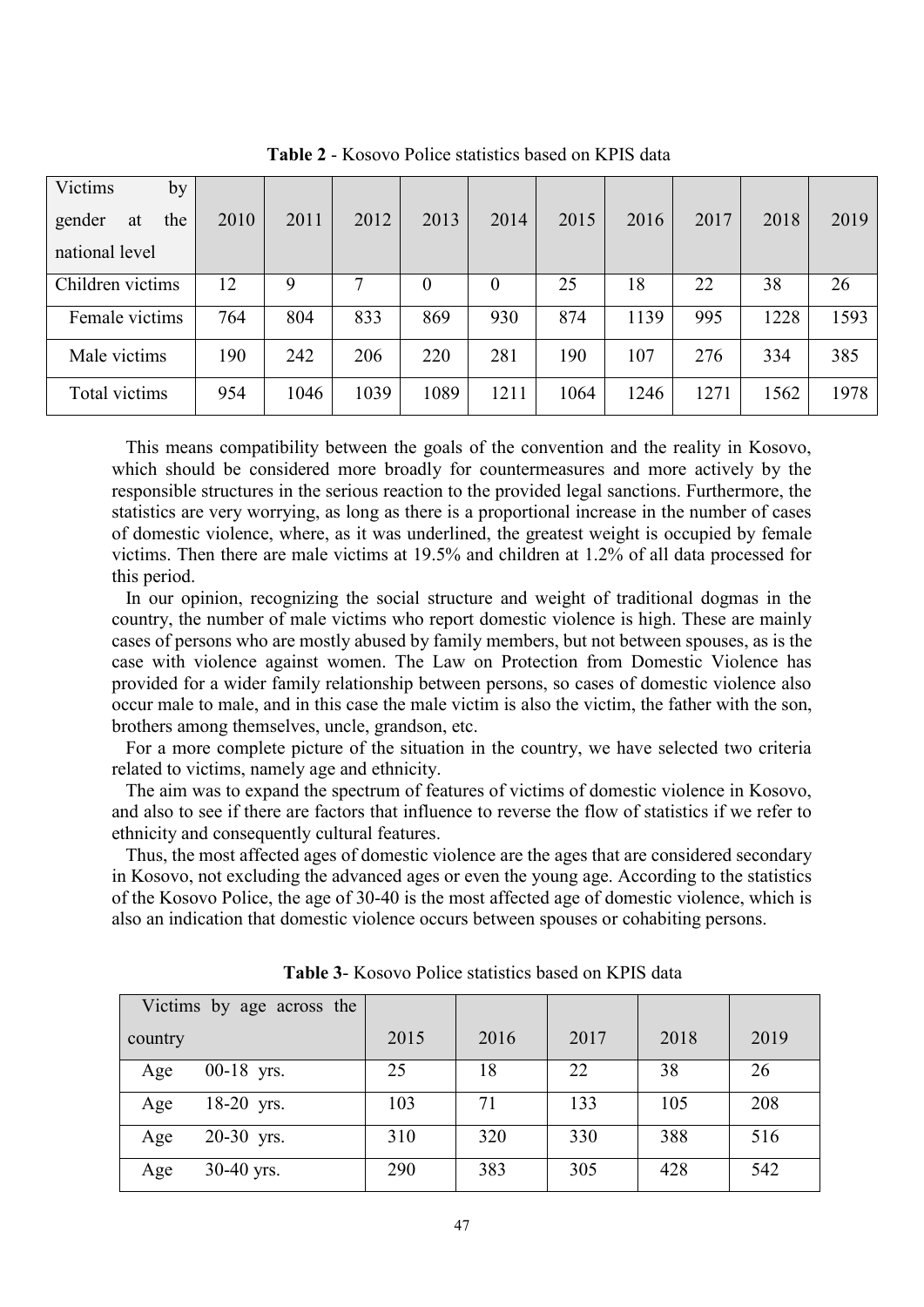| Age | 40-50 yrs.   | 112 | 231 | 229 | 306 | 334 |
|-----|--------------|-----|-----|-----|-----|-----|
| Age | $50-60$ yrs. | 105 | 119 | 123 | 158 | 207 |
| Age | $60-70$ yrs. | 83  | 62  | 83  | ⇁   | 95  |
| Age | $70-80$ yrs. | 36  | 42  | 36  | 46  | 45  |

If we refer to the ethnicity of the victims of domestic violence in Kosovo, it is best proved the extent of this phenomenon in any society. Domestic violence does not even recognize nationality-entity according to police statistics, where the largest number of victims is from Albanian nationality, as the population of Kosovo consists of more than 90% of Albanians, but other nationalities are not excluded, not excluding the victims who are not permanent residents of Kosovo. (Kosovo Police Reports.) Furthermore, we think that the categorical approach to these criminal offenses as a violation of fundamental human rights would increase the attention of state structures to the treatment of cases in order to increase the level of their prevention. In this way we can imagine that the positive obligations of the state are fulfilled, the cases ascertained by the European Court of Human Rights for non-fulfillment of the state obligation will be smaller. The following table also reflects the data for each ethnic minority living in the country.

| Victims<br>by    |                |                  |                |                |                |          |                |                |                |                |
|------------------|----------------|------------------|----------------|----------------|----------------|----------|----------------|----------------|----------------|----------------|
| ethnicity at the | 2010           | 2111             | 2012           | 2013           | 2014           | 2015     | 2016           | 2017           | 2018           | 2019           |
| national level   |                |                  |                |                |                |          |                |                |                |                |
| Albanian         | 797            | 846              | 883            | 882            | 1017           | 879      | 1052           | 1017           | 1281           | 1661           |
| Serbian          | 68             | 103              | 77             | 78             | 76             | 88       | 90             | 87             | 105            | 103            |
| <b>Bosnian</b>   | 27             | 15               | 5              | $\overline{7}$ | 19             | 10       | 16             | 35             | 21             | 21             |
| Turkish          | 8              | 5                | $\overline{2}$ | 13             | 6              | $\tau$   | 12             | $\overline{4}$ | 11             | 16             |
| Montenegrin      | $\overline{0}$ | $\overline{0}$   | $\overline{0}$ | $\overline{0}$ | $\overline{0}$ | $\theta$ | $\overline{0}$ | $\mathbf{1}$   | $\overline{2}$ | $\overline{2}$ |
| Goran            | 10             | 18               | 18             | 9              | 10             | 14       | 20             | 8              | 14             | 12             |
| Roma             | 30             | 26               | 19             | 29             | 41             | 26       | 35             | 40             | 42             | 53             |
| Ashkali          | 13             | 25               | 27             | 52             | 30             | 26       | 7              | 36             | 58             | 60             |
| Egyptian         |                | 8                | 5              | 15             | 7              | 11       | 6              | 31             | 22             | 43             |
| Others           | $\mathbf{1}$   | $\boldsymbol{0}$ | $\overline{3}$ | $\overline{4}$ | 5              | 3        | 8              | 12             | 6              | 7              |

**Table 4-** Kosovo Police Source according to data from KPIS

## **2. Forms of violence under the legal framework and institutional interaction**

Legal infrastructure in Kosovo, in the following table are recorded for the last five years cases of domestic violence according to criminal offenses, referring to the legal provisions for the forms of criminal offenses, classified in Kosovo as criminal offenses in the family.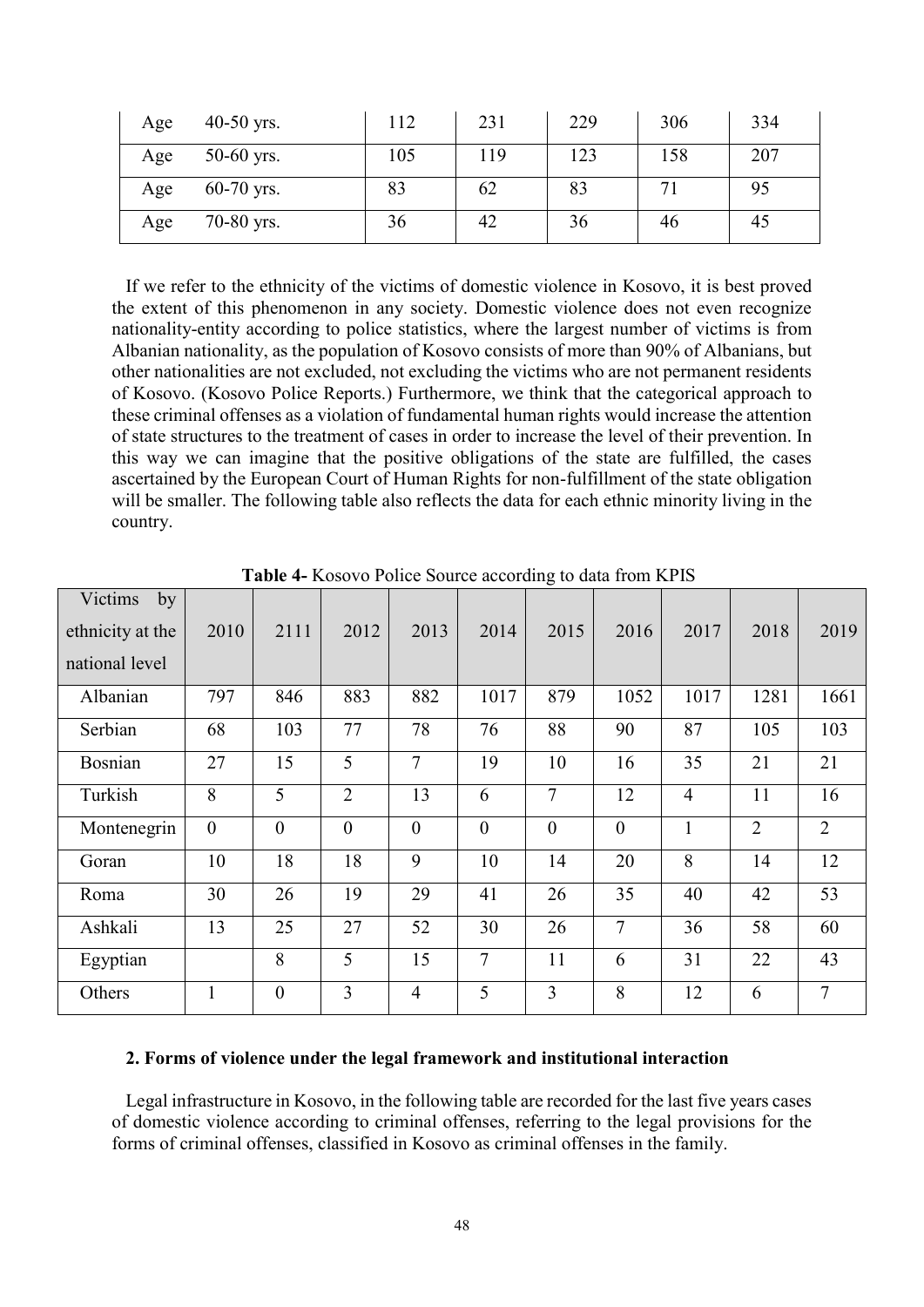| Cases of domestic violence according to<br>criminal offenses at the national level | 2015             | 2016             | 2017             | 2018             | 2019             |
|------------------------------------------------------------------------------------|------------------|------------------|------------------|------------------|------------------|
| Murder                                                                             | 3                | $\overline{3}$   | 8                | 8                | 6                |
| Attempted murder                                                                   | $\overline{0}$   | 1                | $\overline{2}$   | $\overline{0}$   | $\theta$         |
| Suicide induction                                                                  | $\overline{0}$   | $\theta$         | $\mathbf{1}$     | 1                | $\boldsymbol{0}$ |
| Physical violence                                                                  | 59               | 36               | 17               | 57               | 589              |
| Slight injury                                                                      | 438              | 567              | 526              | 644              | 561              |
| Grievous injury                                                                    | 20               | 12               | 33               | 23               | 28               |
| Threat                                                                             | 160              | 156              | 187              | 277              | 207              |
| Harassment                                                                         | 31               | 33               | 32               | 22               | 43               |
| Assault                                                                            | 223              | 253              | 300              | 318              | 295              |
| Blackmail                                                                          | $\theta$         | $\boldsymbol{0}$ | $\theta$         | $\boldsymbol{0}$ | 3                |
| Compulsion                                                                         | $\overline{2}$   | $\mathbf{0}$     | $\mathbf{1}$     | $\mathbf{0}$     | $\boldsymbol{0}$ |
| Illegal deprivation of liberty                                                     | $\overline{4}$   | $\overline{2}$   | $\overline{4}$   | $\boldsymbol{0}$ | $\boldsymbol{0}$ |
| Rape                                                                               | $\theta$         | $\overline{4}$   | $\overline{0}$   | $\overline{3}$   | 3                |
| Sexual assault                                                                     | $\overline{2}$   | 1                | $\overline{2}$   | $\mathbf{1}$     | $\overline{2}$   |
| Unauthorized termination of pregnancy                                              | $\mathbf{1}$     | $\overline{0}$   | $\mathbf{0}$     | $\boldsymbol{0}$ | $\overline{0}$   |
| Sexual abuse of persons under 16 years of                                          |                  |                  |                  |                  |                  |
| age                                                                                | $\theta$         | 1                | $\boldsymbol{0}$ | $\overline{2}$   | $\theta$         |
| Sexual intercourse within the family                                               | 1                | $\theta$         | $\theta$         | $\overline{3}$   | $\theta$         |
| Forced marriage                                                                    | $\overline{0}$   | $\theta$         | 1                | $\boldsymbol{0}$ | $\boldsymbol{0}$ |
| Cohabitation with a person in 16 years                                             | $\boldsymbol{0}$ | 3                | $\overline{2}$   | $\boldsymbol{0}$ | $\boldsymbol{0}$ |
| Child abuse                                                                        | $\overline{4}$   | 6                | $\overline{7}$   | 5                | $\overline{7}$   |
| Illegal child custody                                                              | $\mathbf{0}$     | $\overline{2}$   | $\overline{3}$   | $\overline{2}$   | $\boldsymbol{0}$ |
| Violation of family obligations                                                    | $\overline{4}$   | 6                | 5                | 15               | 6                |
| Avoidance from life insurance obligations                                          | $\overline{0}$   | $\mathbf{1}$     | $\mathbf{1}$     | $\overline{3}$   | $\overline{0}$   |
| Self-judgment                                                                      | $\overline{0}$   | $\mathbf{1}$     | $\mathbf{0}$     | $\mathbf{1}$     | $\overline{0}$   |
| Property damage                                                                    | $\overline{3}$   | 11               | 17               | 30               | 35               |
| Constant intimidation                                                              | 37               | 99               | 86               | 46               | 91               |
| Expulsion from home                                                                | $\overline{7}$   | $\overline{3}$   | $\mathbf{1}$     | 10               | $\overline{4}$   |
| Failure to comply with a court order                                               | 11               | $\mathbf{0}$     | $\overline{0}$   | $\overline{0}$   | $\boldsymbol{0}$ |
| Violation of the protection order                                                  | 28               | 24               | 33               | 62               | 35               |

**Table 5**- Kosovo Police Source according to data from KPIS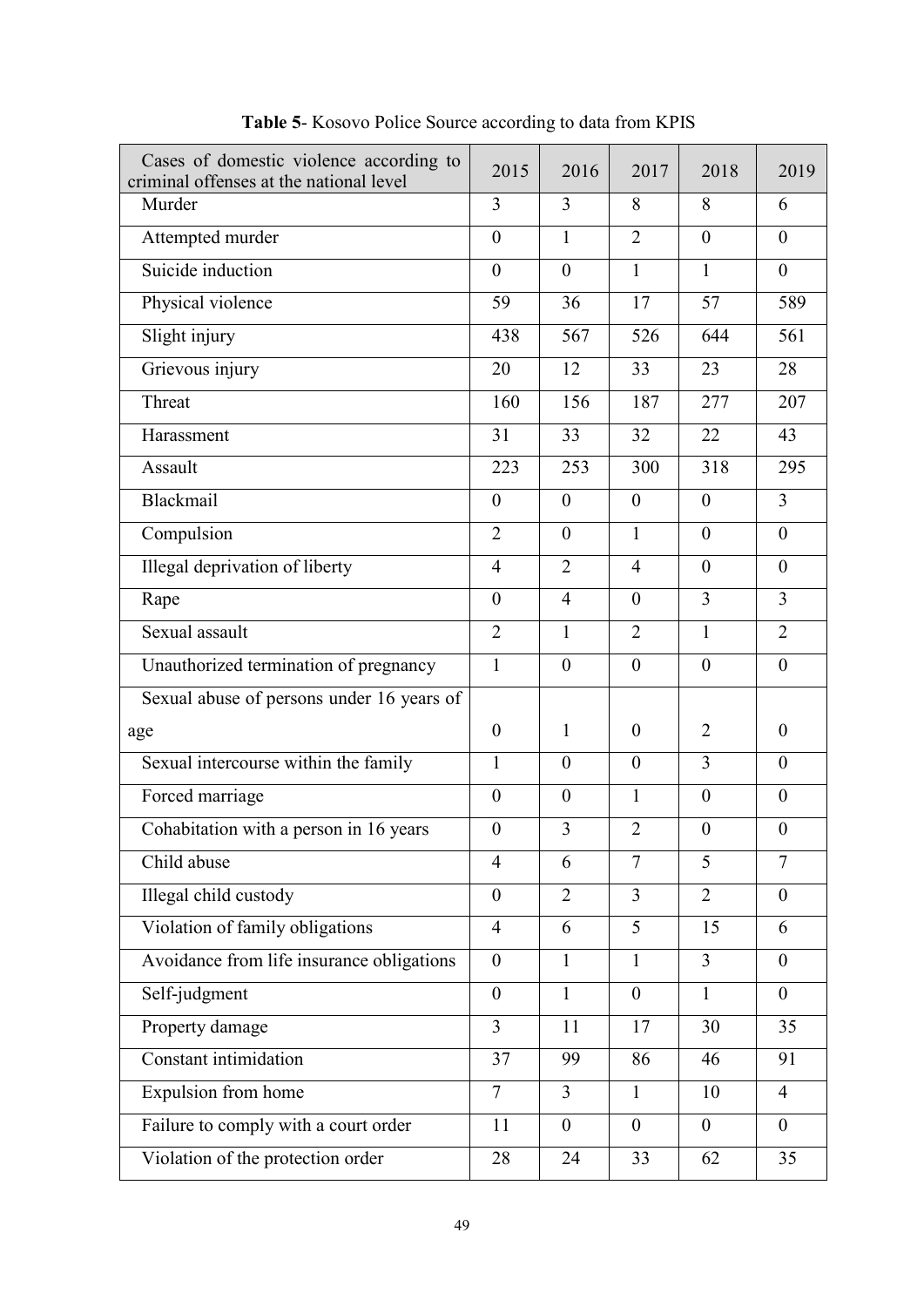As for the types of incidents in cases of domestic violence, based on cases reported to the police, these are the most common cases are:

- A Bodily injuries,<br>
Assaults,
- Threats,
- $\triangleright$  Assaults,<br> $\triangleright$  Harassme
- Harassments.

Referring to the forms of offenses provided for in the Council of Europe Convention on the Prevention and Combating of Domestic Violence, its ratification will bring to life the sanctioning of cases of violence that are already observed in practice.

# **2. Actions of the Prosecutors Office and Court**

**Table 6.** Status of the domestic violence cases from 2010 until 2019(Kosovo Police statistics based on KPIS

data)

| Status of cases and<br>data<br>other<br>at |      |      |                |      |      |      |                |                |        |      |
|--------------------------------------------|------|------|----------------|------|------|------|----------------|----------------|--------|------|
| thecountry level                           | 2010 | 2011 | 2012           | 2013 | 2014 | 2015 | 2016           | 2017           | 2018   | 2019 |
| From Total Cases                           | 944  | 1046 | 1026           | 1087 | 1179 | 1038 | 1225           | 1271           | 1533   | 1915 |
| Prosecutor(sent)                           | 932  | 948  | 927            | 991  | 1147 | 964  | 1137           | 1207           | 1430   | 1789 |
| Under                                      |      |      |                |      |      |      |                |                |        |      |
| investigation<br>for                       |      |      |                |      |      |      |                |                |        |      |
| next year                                  | 6    | 48   | 64             | 83   | 27   | 64   | 81             | 60             | 97     | 110  |
| Closed by order                            |      |      |                |      |      |      |                |                |        |      |
| of the prosecution                         | 6    | 50   | 35             | 13   | 5    | 10   | 7              | $\overline{4}$ | 6      | 16   |
| Police<br>protection                       |      |      |                |      |      |      |                |                |        |      |
| order                                      | 9    | 5    | $\overline{3}$ | 9    | 9    | 6    | $\overline{4}$ | $\overline{4}$ | $\tau$ | 17   |
| Court, protection                          |      |      |                |      |      |      |                |                |        |      |
| order                                      | 141  | 190  | 39             | 73   | 198  | 104  | 214            | 36             | 97     | 146  |
|                                            |      |      |                |      |      |      |                |                |        |      |
| Detained for 48 hrs                        | 296  | 334  | 265            | 276  | 315  | 292  | 371            | 400            | 499    | 788  |
| Sheltered victims                          | 62   | 98   | 50             | 142  | 130  | 44   | 71             | 42             | 39     | 110  |
| $\mathbf{CSW}$                             | 406  | 434  | 455            | 403  | 465  | 410  | 432            | 407            | 577    | 769  |
| Victim Defender                            | 701  | 757  | 745            | 717  | 575  | 541  | 603            | 694            | 880    | 1273 |

|               |  |  |  | <b>Table 6.</b> Status of the domestic violence cases from 2010 until 2019 (Kosovo Police statistics |  |
|---------------|--|--|--|------------------------------------------------------------------------------------------------------|--|
| based on KPIS |  |  |  |                                                                                                      |  |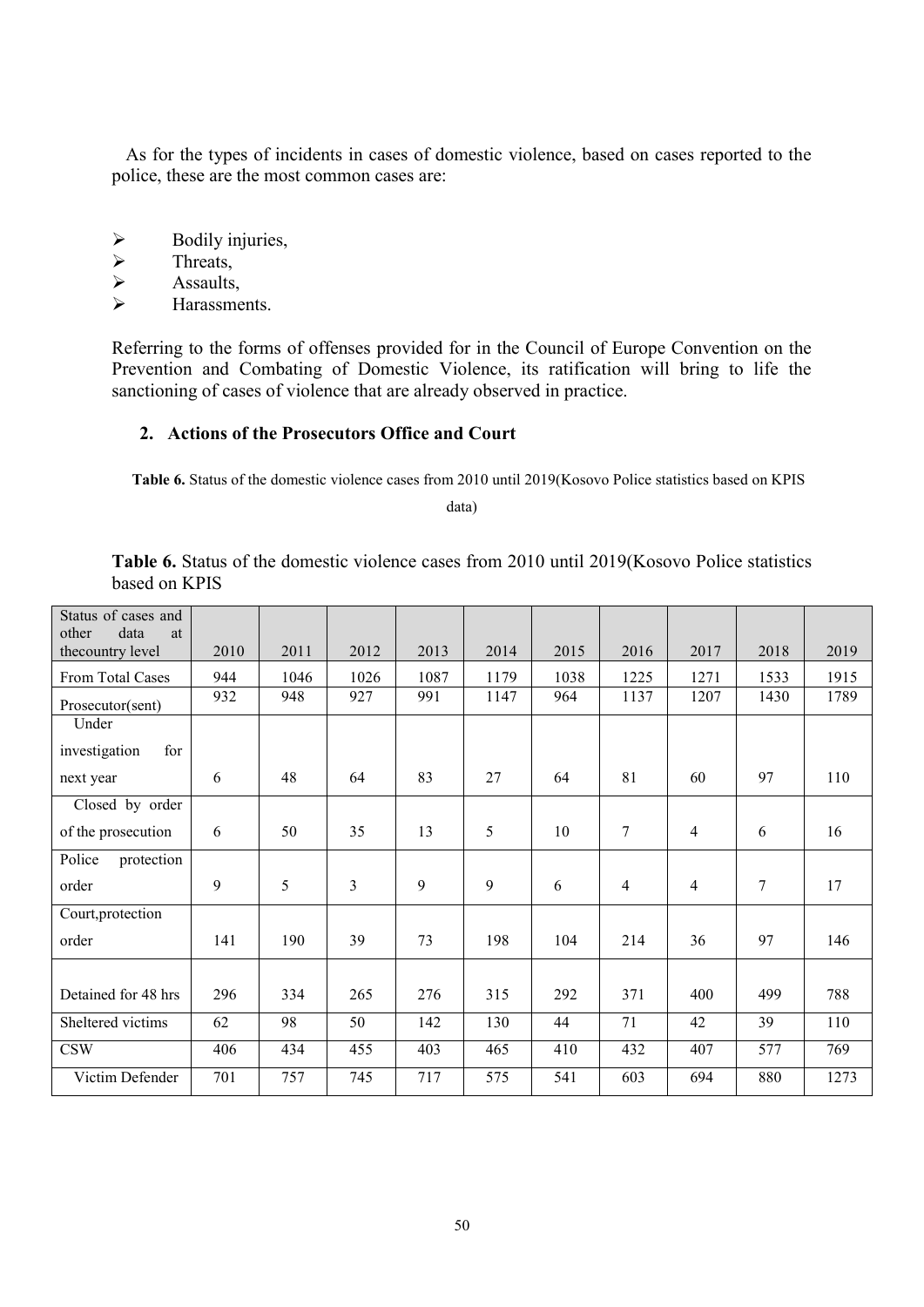The interaction between the State Prosecutor and the victim of domestic violence usually comes to the fore in the subsequent reporting process. The state prosecutor assesses cases of domestic violence and violations of protection orders to determine whether there is sufficient evidence to prosecute perpetrators of domestic violence. The victim of domestic violence is a party to the proceedings and at the same time, the main witness presented in court by the State Prosecutor. (Standard Procedure for Protection against Domestic Violence in Kosovo, ABGJ-ZKM, September 2013.)

Courts prioritize domestic violence cases. These cases are handled by the court in civil or criminal proceedings depending on the nature of the case. In rare cases, the courts are the first service providers to deal with victims of domestic violence. Although the court does not initiate proceedings in cases of domestic violence, the court is not passive in its obligations to domestic violence cases.

The courts have the responsibility to treat the parties and individuals who appear in front of them in an impartial, dignified and respectful manner, ensuring adequate protection for all parties involved in the proceedings.

In civil proceedings, the courts review the request for a protection order or emergency protection order and impose protective measures provided by law.

#### **Conclusion**

Domestic violence is a criminal offense in Kosovo and through the analysis of data from the last ten years in the country, there is a steady increase in this phenomenon, which increased during the pandemic Covid 19, also experienced in Kosovo. (Kosovo Police, the Ombudsperson and many non-governmental organizations have reacted during the Covid 19 pandemic period to an increase in cases of domestic violence by about 36%, compared to the same period a year ago.

According to the statistics, the most affected areas in the country are: Prishtina, Gjakova, Prizren, Peja and Gjilan. Meanwhile, referring to gender and age, the victims are mainly women and those aged 30-40, mostly in marital or actual community relations with the abuser.

Legal provisions include a wide range of criminal offenses classified as acts of domestic violence and through the findings of cases in practice the arguments for the ratification of the Istanbul Convention and legal changes in terms of anticipation of these forms of violence such as gender mutilation are forced marriage, persecution, abortion, and forced sterilization. This also means the obligations that will arise for Kosovo after the ratification of the Convention in terms of amendments to the Criminal Code and the special law.

Kosovo needs to embrace these standards as soon as possible not only in terms of legal changes, but also in terms of mechanisms for monitoring and punishing domestic violence.

Institutional prosecution and the level of domestic violence testify to more coordinated steps between institutions and punitive culture applied in the courts, which convey the message of fulfillment of positive obligations to state structures and that if the domestic violence is not punished it escalates into even more serious forms of criminal offenses against health and life.